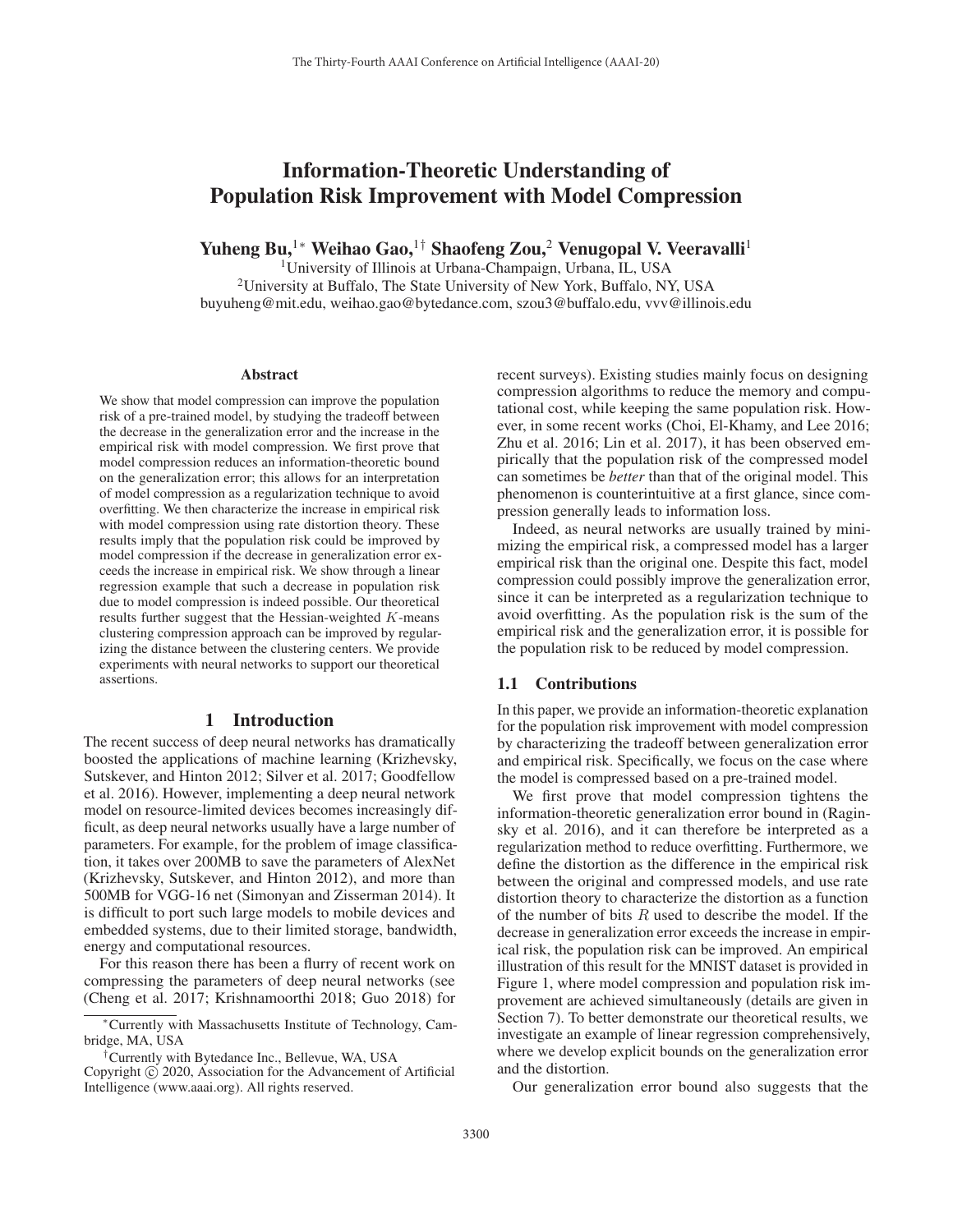

Figure 1: Population risk of the compressed model  $\hat{W}$  and the original model  $W$  vs. compression ratio (ratio of the number of bits used for compressed model to the number of bits used for original model). The generalization error of  $\hat{W}$  decreases and the empirical risk of  $\hat{W}$  increases with more compression, i.e., smaller compression ratio. The population risk of  $\hat{W}$  is less than that of W for compression ratio larger than 6%.

Hessian-weighted K-means clustering compression approach (Choi, El-Khamy, and Lee 2016) can be improved by further regularizing the distance between the clustering centers. Our numerical experiments with neural networks validate our theoretical assertions and demonstrate the effectiveness of the proposed regularizer.

## 1.2 Related Works

There have been many studies on model compression for deep neural networks. The compression could happen by varying the training process, e.g., network structure optimization (Howard et al. 2017), low precision neural networks (Gupta et al. 2015) and neural networks with binary weights (Courbariaux, Bengio, and David 2015; Rastegari et al. 2016). Here we mainly discuss compression approaches that are applied on a pre-trained model.

Pruning, quantization and matrix factorization are the most popular approaches to compressing pre-trained deep neural networks. The study of pruning algorithms for model compression which remove redundant parameters from neural networks dates back to (Mozer and Smolensky 1989; LeCun, Denker, and Solla 1990; Hassibi and Stork 1993). Recently, an iterative pruning and retraining algorithm to further reduce the size of deep models is proposed in (Han et al. 2015). In addition, the method of network quantization or weight sharing is investigated in (Gong et al. 2014; Han, Mao, and Dally 2015; Choi, El-Khamy, and Lee 2016; Ullrich, Meeds, and Welling 2017; Louizos, Ullrich, and Welling 2017), where a clustering algorithm is employed to group the weights in a neural network. Matrix factorization, i.e., low-rank approximation of the weights in neural networks has also been widely studied in (Denton et al. 2014; Tai et al. 2015; Novikov et al. 2015).

All of the aforementioned works demonstrate the effectiveness of their methods via comprehensive numerical experiments. Little research has been done to develop a theoretical understanding of how model compression affects performance. In recent work (Gao, Wang, and Oh 2018), an information-theoretic view of model compression via ratedistortion theory is provided, with the focus on purely minimizing the empirical risk of the compressed model. In (Zhou et al. 2018), a non-vacuous generalization error bound based on the small complexity of the compressed model using a PAC-Bayesian framework is discussed.

In contrast to these works, we study the problem from the perspective of the population risk of the compressed model. We develop an understanding as to why model compression can improve population risk based on an analysis of both the empirical risk and generalization error. More importantly, our theoretical studies offer insights on designing practical model compression algorithms, i.e., the increase in empirical risk and the decrease in generalization error should be considered jointly, so that the population risk can be improved.

**Notation:** For a random variable  $X$  generated from a distribution  $\mu$ , we use  $\mathbb{E}_{X\sim\mu}$  to denote the expectation taken over X with distribution  $\mu$ . We use  $I_d$  to denote the d-dimensional identity matrix, and  $||A||$  to denote the spectral norm of a matrix A. The cumulant generating function (CGF) of a random variable X is defined as  $\Lambda_X(\lambda) \triangleq \ln \mathbb{E}[e^{\lambda(X - \mathbb{E}X)}]$ . All logarithms are natural ones logarithms are natural ones.

## 2 Preliminaries

## 2.1 Generalization Error

Consider an instance space  $Z$ , a hypothesis space  $W$ , and a nonnegative loss function  $\ell : \mathcal{W} \times \mathcal{Z} \to \mathbb{R}^+$ . A training dataset  $S = \{Z_1, \dots, Z_n\}$  consists of n i.i.d samples  $Z_i \in$  $Z$  drawn from an unknown distribution  $\mu$ . The goal of a supervised learning algorithm is to find an output hypothesis  $w \in \mathcal{W}$  that minimizes the population risk:

$$
L_{\mu}(w) \triangleq \mathbb{E}_{Z \sim \mu}[\ell(w, Z)]. \tag{1}
$$

In practice,  $\mu$  is unknown, and therefore  $L_{\mu}(w)$  cannot be computed directly. Instead, the empirical risk of  $w$  on the training dataset  $S$  is studied, which is defined as

$$
L_S(w) \triangleq \frac{1}{n} \sum_{i=1}^n \ell(w, Z_i).
$$
 (2)

A learning algorithm can be characterized by a randomized mapping from the training data set  $S$  to a hypothesis W according to a conditional distribution  $P_{W|S}$ . The generalization error of a supervised learning algorithm is the expected difference between the population risk of the output hypothesis and its empirical risk on the training dataset:

$$
\text{gen}(\mu, P_{W|S}) \triangleq \mathbb{E}_{W,S}[L_{\mu}(W) - L_{S}(W)],\qquad(3)
$$

where the expectation is taken over the joint distribution  $P_{S,W} = P_S \otimes P_{W|S}.$ 

#### 2.2 Review of Rate Distortion Theory

Rate distortion theory, firstly introduced by (Shannon 1959), is a major branch of information theory which studies the fundamental limits of lossy data compression. It addresses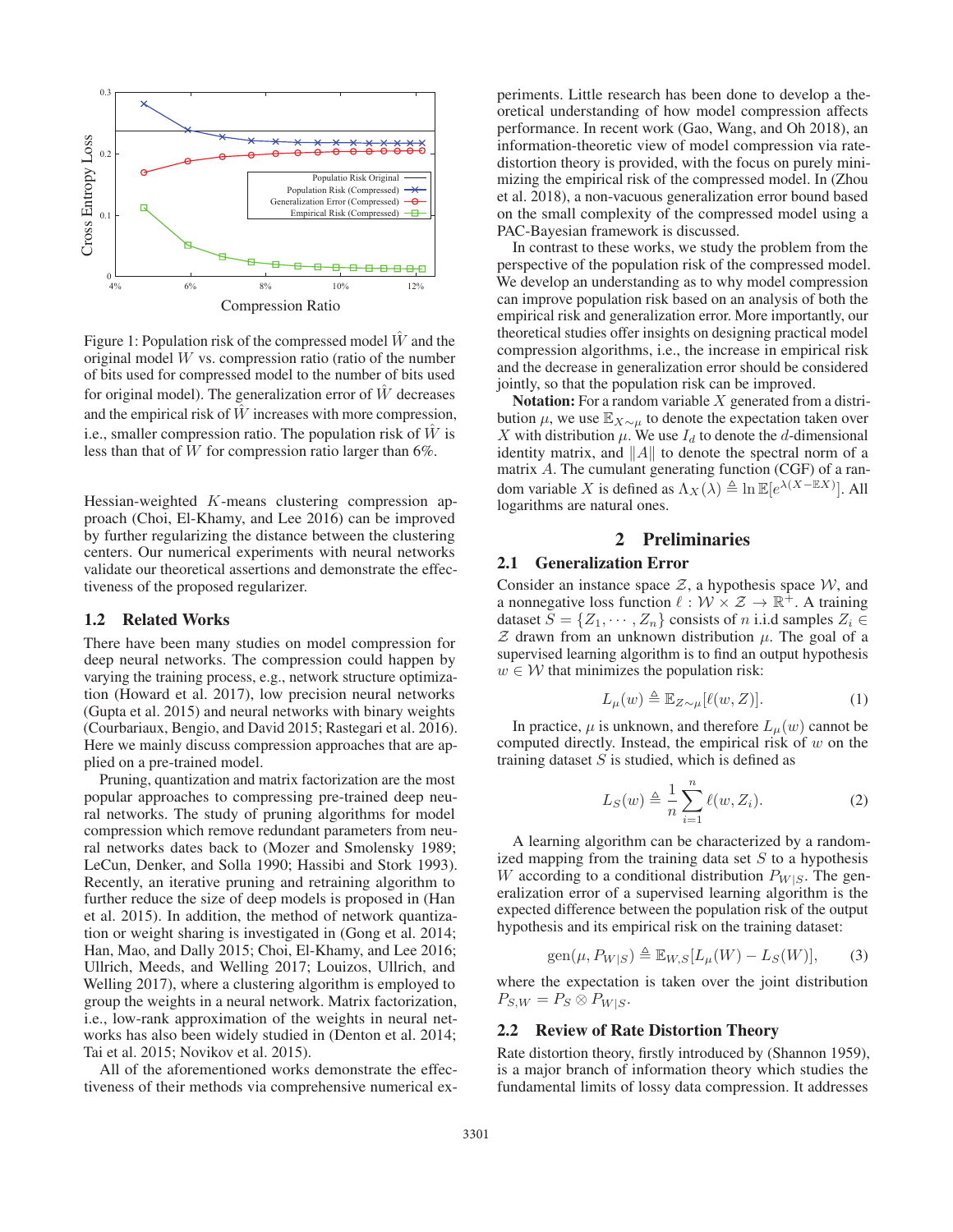the minimal number of bits per symbol, as measured by the rate  $R$ , to transmit a random variable  $W$  such that the receiver can reconstruct  $W$  without exceeding a given distortion  $D$ .

Specifically, let  $W^m = \{W_1, W_2, \cdots, W_m\}$  denote a sequence of m i.i.d. random variables  $W_i \in W$  generated from a source distribution  $P_W$ . An encoder  $f_m : W^m \to$  $\{1, 2, \dots, M\}$  maps the message  $W^m$  into a codeword, and a decoder  $g_m : \{1, 2, \dots, M\} \rightarrow \hat{W}^m$  reconstructs the message by an estimate  $\hat{W}^m$  from the codeword, where  $\hat{W} \subseteq W$  denotes the range of  $\hat{W}$ . A distortion metric  $d: W \times W \rightarrow \mathbb{R}^+$  quantifies the difference between the original and reconstructed messages. The distortion between sequences  $w^m$  and  $\hat{w}^m$  is defined to be

$$
d(w^m, \hat{w}^m) \triangleq \frac{1}{m} \sum_{i=1}^m d(w_i, \hat{w}_i).
$$
 (4)

A commonly used distortion metric is the square distortion function:  $d(w, \hat{w})=(w - \hat{w})^2$ .

Definition 1. *An* (m, M, D)*-pair is achievable, if there exists a (probabilistic) encoder-decoder pair*  $(f_m, g_m)$  *such that the alphabet of codeword has size* M *and the expected*  $distortion \mathbb{E}[d(W^m; g_m(f_m(W^m)))] \leq D.$ 

Definition 2. *The rate-distortion function and the distortionrate function are defined as*

$$
R(D) \triangleq \lim_{m \to \infty} \frac{1}{m} \log_2 M^*(m, D), \tag{5}
$$

$$
D(R) \triangleq \lim_{m \to \infty} D^*(m, R), \tag{6}
$$

*where*  $M^*(m, D) \triangleq \min\{M(m, M, D)$ *is achievable*  $\}$  *and*  $D^*(m, D) \triangleq \min\{D(m, 2^m, D)$  pair is achievable.  $D^*(m, R) \triangleq \min\{D(m, 2^{mR}, D)$ *-pair is achievable*}.

The main theorem of rate distortion theory is as follows.

Lemma 1. *(Cover and Thomas 2012) For an i.i.d. source* W with distribution  $P_W$  and distortion function  $d(w, \hat{w})$ , it *follows that*

$$
R(D) = \min_{P_{\hat{W}|W}:\mathbb{E}[d(W,\hat{W})] \le D} I(W;\hat{W}),\tag{7}
$$

$$
D(R) = \min_{P_{\hat{W}|W}:I(W;\hat{W}) \le R} \mathbb{E}[d(W,\hat{W})].
$$
 (8)

The rate-distortion function quantifies the smallest number of bits required to compress the data given the distortion, and the distortion-rate function quantifies the minimal distortion that can be achieved under the rate constraint.

## 3 Compression Improves Generalization

In this section, we prove that a lossy compression algorithm can be used to improve the generalization error of a supervised learning algorithm via an information-theoretic generalization error bound. We start from the following lemma which provides an upper bound on the generalization error using the mutual information  $I(S;W)$  between training data set  $S$  and the output of the learning algorithm  $W$ .

Lemma 2. *(Xu and Raginsky 2017) Suppose*  $\ell(w, Z)$  *is*  $\sigma$ *sub-Gaussian<sup>1</sup> under*  $Z \sim \mu$  *for all*  $w \in W$ *, then* 

$$
|\text{gen}(\mu, P_{W|S})| \le \sqrt{\frac{2\sigma^2}{n} I(S;W)}.
$$
 (9)

Compression can be viewed as a post-processing of the output of a learning algorithm. The output model  $W$  generated by a learning algorithm can be quantized, pruned, factorized or even perturbed by noise, which results in a compressed model  $\hat{W}$ . Assume that the compression algorithm is only based on W, and can be described by a conditional distribution  $P_{\hat{W}|W}$ . Then the following Markov chain holds:  $S \to W \to \hat{W}$ . By the data processing inequality,

 $I(S; \hat{W}) \leq \min\{I(W; \hat{W}), I(S, W)\}.$ 

Thus, we have the following theorem characterizing the generalization error of the compressed model.

**Theorem 1.** *Consider a learning algorithm*  $P_{W|S}$ *, a compression algorithm*  $P_{\hat{W}|W}$ *, and suppose*  $\ell(\hat{w}, Z)$  *is*  $\sigma$ *-sub-Gaussian under*  $Z \sim \mu$  *for all*  $\hat{w} \in \hat{\mathcal{W}}$ *. Then* 

$$
|\text{gen}(\mu, P_{\hat{W}|S})| \le \sqrt{\frac{2\sigma^2}{n} \min\{I(W; \hat{W}), I(S, W)\}}.
$$
 (10)

Note that the generalization error bound in Theorem 1 for the compressed model is tighter than the one in Lemma 2. Thus, a compression algorithm can be interpreted as a regularization technique to reduce the generalization error.

## 4 Tradeoff between Generalization Error and Distortion

In this section, we define the distortion metric in model compression, and connect the distortion with the generalization error bound using rate-distortion theory. We show that the population risk can possibly be improved by trading-off between the generalization error and the distortion.

#### 4.1 Distortion Metric in Model Compression

Consider the expected population risk of the compressed model  $\hat{W}$ ,

$$
\mathbb{E}_{S,W,\hat{W}}[L_{\mu}(\hat{W})]
$$
  
=  $\mathbb{E}[L_{\mu}(\hat{W}) - L_{S}(\hat{W}) + L_{S}(\hat{W}) - L_{S}(W) + L_{S}(W)]$   
=  $\mathbb{E}[L_{S}(W)] + \text{gen}(\mu, P_{\hat{W}|S}) + \mathbb{E}[L_{S}(\hat{W}) - L_{S}(W)].$ 

Note that the first empirical risk term is independent of the compression algorithm, the second generalization error term can be upper bounded by Theorem 1, and the third term  $\mathbb{E}[L_S(\hat{W})-L_S(W)]$  quantifies the distortion in the empirical risk if we use the compressed model  $\tilde{W}$  instead of the original model W. We then define the following distortion metric for model compression:

$$
d_S(w, \hat{w}) \triangleq L_S(\hat{w}) - L_S(w), \tag{11}
$$

<sup>&</sup>lt;sup>1</sup>A random variable X is  $\sigma$ -sub-Gaussian if  $\Lambda_X(\lambda) \leq \frac{\sigma^2 \lambda^2}{2}$ ,  $\forall \lambda \in \mathbb{R}$ .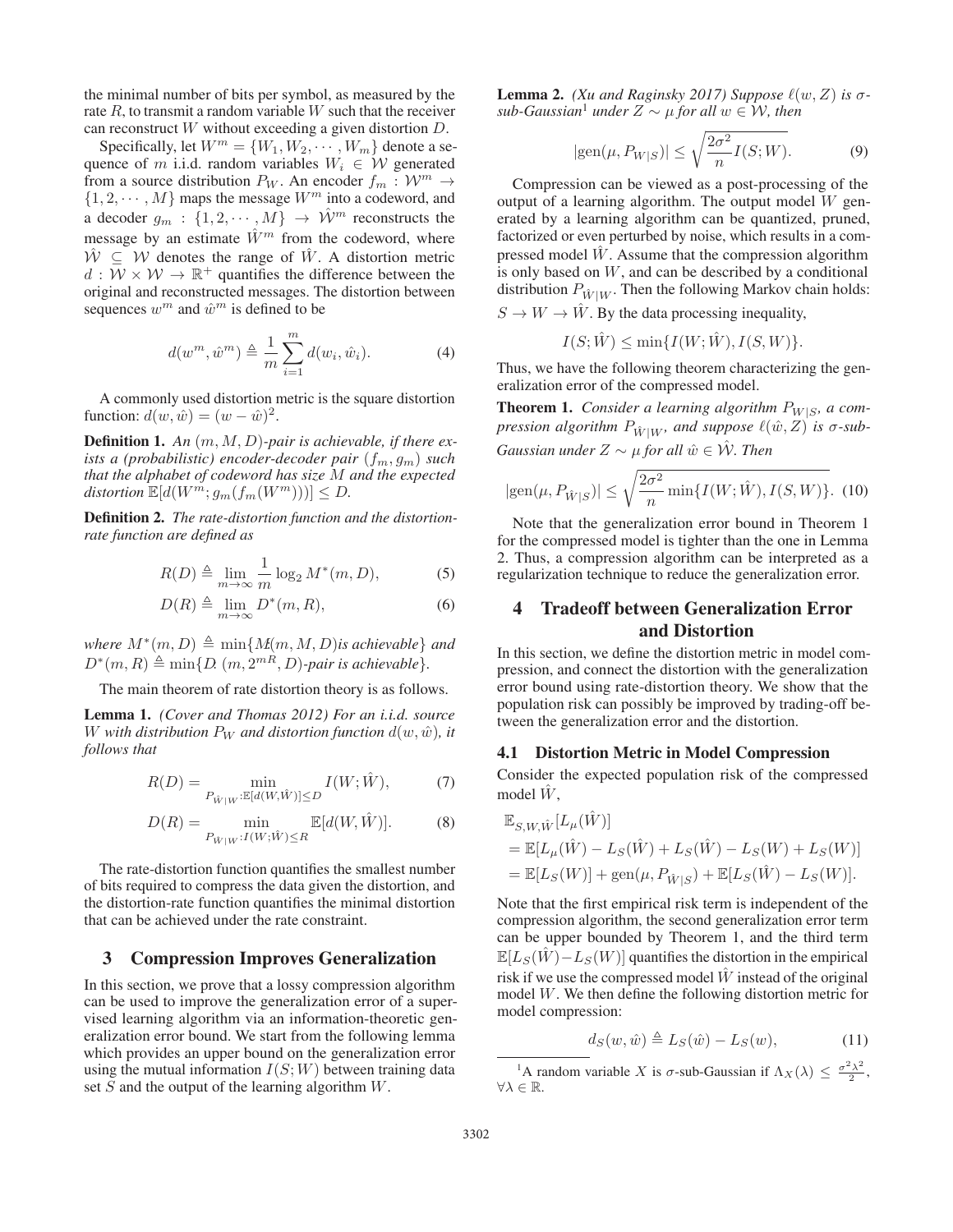which is the difference in the empirical risk between the compressed model  $\hat{W}$  and the original model W. By Theorem 1, it follows that

$$
\mathbb{E}_{S,W,\hat{W}}[L_{\mu}(\hat{W}) - L_{S}(W)]
$$
\n
$$
\leq \sqrt{\frac{2\sigma^2}{n}} I(W; \hat{W}) + \mathbb{E}_{S,W,\hat{W}}[d_{S}(\hat{W}, W)]
$$
\n
$$
\triangleq \mathcal{L}_{S,W}(P_{\hat{W}|W}),
$$
\n(12)

where  $\mathcal{L}_{S,W}(P_{\hat{W}|W})$  is an upper bound on the expected difference between the population risk of  $\hat{W}$  and the empirical risk of the original model W on training dataset S.

#### 4.2 Population Risk Improvement

By Lemma 1, the tightest bound in (12) that can be achieved at rate  $R$  is given in the following theorem.

Theorem 2. *Suppose the assumptions in Theorem 1 hold, and*  $I(W; \hat{W}) = R$ *, then* 

$$
\min_{P_{\hat{W}|W}:I(W;\hat{W})=R} \mathbb{E}_{S,W,\hat{W}}[L_{\mu}(\hat{W}) - L_{S}(W)]
$$
  

$$
\leq \sqrt{\frac{2\sigma^2}{n}R} + D(R). \tag{13}
$$

From the properties of the distortion-rate function (Cover and Thomas 2012), we know that  $D(R)$  is a decreasing function of R. Thus, to minimize the population risk of the compressed model  $\hat{W}$ , there is a tradeoff between the rate  $R$ , which upper bounds the generalization error, and the distortion  $D(R)$  on the empirical risk. Such a tradeoff is similar to the relationship between the complexity of the hypothesis space, e.g., VC dimension, and the empirical risk, where a simple and small model could have a small generalization error, but may underfit the training data. As will be shown Section 7, such a tradeoff can be observed in practice, and it is possible to improve the population risk of  $\hat{W}$  with a properly chosen compression algorithm and compression ratio.

#### 5 Example: Linear Regression

In this section, we comprehensively explore the example of linear regression to get a better understanding of the results in Section 4. To this end, we develop explicit upper bound for generalization error and distortion-rate function  $D(R)$ . All the proofs are provided in (Bu et al. 2019).

Suppose that the dataset  $S = \{Z_1, \dots, Z_n\} =$  $\{(X_1, Y_1), \cdots, (X_n, Y_n)\}\$ is generated from the following linear model with weight vector  $w^* = (w^{*(1)}, \dots, w^{*(d)}) \in \mathbb{R}^d$  $\mathbb{R}^d$ .

$$
Y_i = X_i^{\top} w^* + \varepsilon_i, \, i = 1, \cdots, n,
$$
 (14)  
where  $X_i$ 's are i.i.d. *d*-dimensional random vectors with dis-

tribution  $\mathcal{N}(0, \Sigma_X)$ , and  $\varepsilon_i \sim \mathcal{N}(0, \sigma'^2)$  denotes i.i.d. Gaussian noise. We adopt the mean squared error as the loss function, and the empirical risk on  $S$  is

$$
L_S(w) = \frac{1}{n} \sum_{i=1}^n (Y_i - X_i^\top w)^2 = \frac{1}{n} ||Y - X^\top w||_2^2, \tag{15}
$$

for  $w \in \mathcal{W} = \mathbb{R}^d$ , where  $X \in \mathbb{R}^{d \times n}$  denotes all the input samples, and  $Y \in \mathbb{R}^n$  denotes the responses. If  $n > d$ , the ERM solution is

$$
W = (XXT)-1XY,
$$
\n(16)

which is deterministic given S. Its generalization error can be computed exactly as in the following lemma.

**Lemma 3.** *If*  $n > d + 1$ *, then* 

gen
$$
(\mu, P_{W|S}) = \frac{\sigma'^2 d}{n} (2 + \frac{d+1}{n-d-1}).
$$
 (17)

## 5.1 Information-Theoretic Generalization Bounds for Compressed Linear Model

We note that the mutual information based bound in Lemma 2 is not applicable for this linear regression model, since W is a deterministic function of S, and  $I(S;W) = \infty$ . However, this issue can be resolved if we post-process the ERM solution W by a compression algorithm, and use Theorem 1 to upper bound the generalization error by  $I(\hat{W}; W)$ .

Consider a compression algorithm, which maps the original weights  $W \in \mathbb{R}^d$  to the compressed model  $\hat{W} \in \hat{\mathcal{W}} \subseteq$  $\mathbb{R}^d$ . For a fixed and compact  $\hat{\mathcal{W}}$ , we define

$$
C(w^*) \triangleq \sup_{\hat{w} \in \hat{\mathcal{W}}} \|\hat{w} - w^*\|_2^2, \tag{18}
$$

which measures the largest distance between the reconstruction  $\hat{w}$  and the optimal weights  $w^*$ . The following theorem provides an upper bound on the generalization error of the compressed model  $\hat{W}$ .

Theorem 3. *Consider the ERM solution* <sup>W</sup> <sup>=</sup>  $(XX<sup>T</sup>)<sup>-1</sup>XY$ *, and suppose*  $\hat{W}$  *is compact, then* 

$$
\text{gen}(\mu, P_{\hat{W}|S}) \le 2\sigma_{\ell}^{*2} \sqrt{\frac{I(W; \hat{W})}{n}},\tag{19}
$$

where  $\sigma_{\ell}^{*2} \triangleq C(w^*)\|\Sigma_X\| + \sigma^{\prime 2}$ .

## 5.2 Distortion-Rate Function for Linear Model

In this subsection, we provide an upper bound on the distortion-rate function  $D(R)$  for the linear regression model, and further demonstrate the tradeoff between generalization error and distortion.

Note that  $\nabla L_S(W)=0$ , since W minimizes the empirical risk. The Hessian matrix of the loss function is

$$
H_S(W) = \frac{1}{n} X X^\top,\tag{20}
$$

which is not a function of  $W$ . Then, the distortion function can be written as:

$$
\mathbb{E}_{S,W,\hat{W}}[d_S(\hat{W}, W)]
$$
  
= 
$$
\mathbb{E}_{S,W,\hat{W}}[L_S(\hat{W}) - L_S(W)]
$$
  
= 
$$
\mathbb{E}_{S,W,\hat{W}}[(\hat{W} - W)^{\top} \frac{1}{n} XX^{\top}(\hat{W} - W)].
$$
 (21)

The following theorem characterizes upper bounds for  $R(D)$ and  $D(R)$  for linear regression.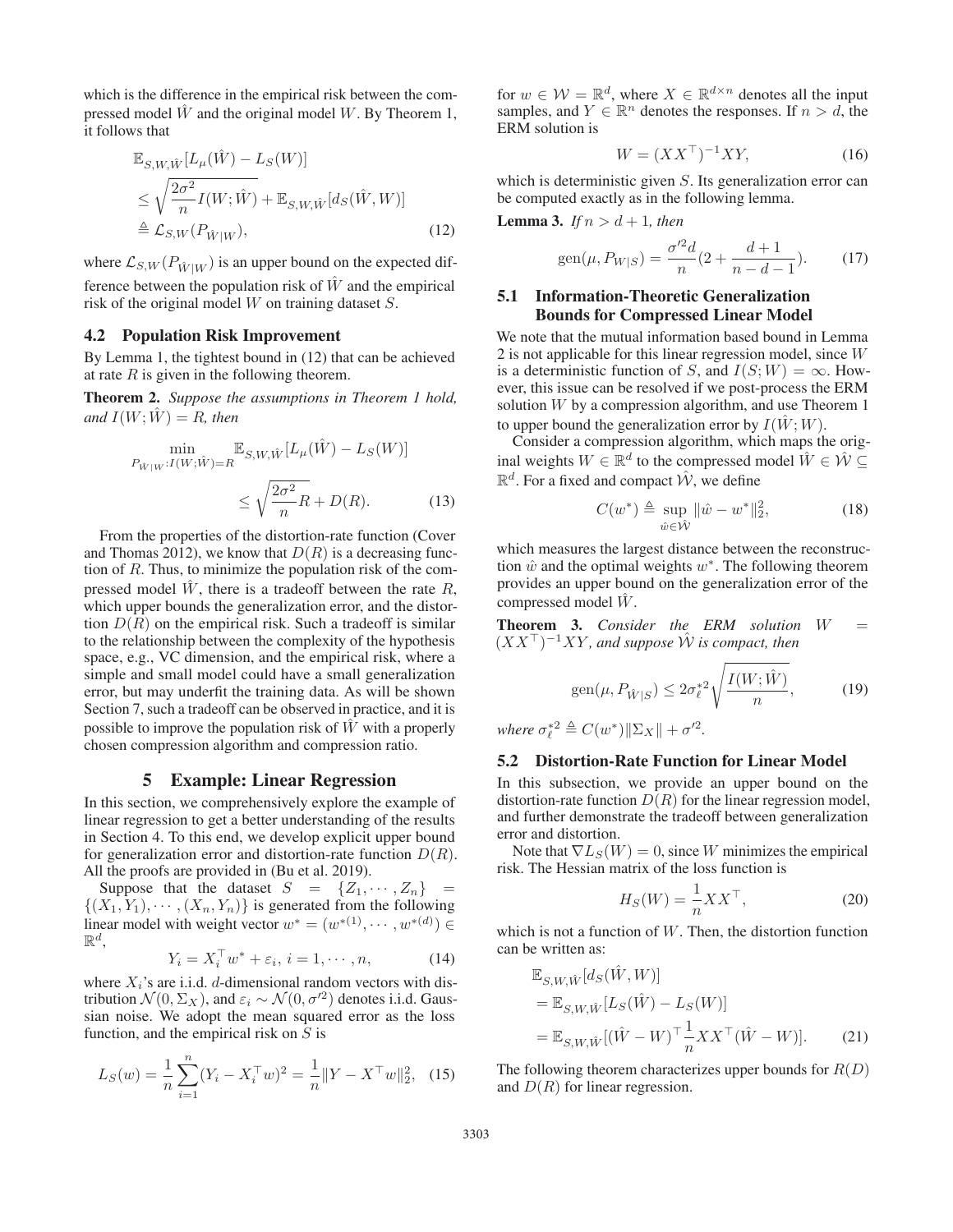**Theorem 4.** *For the ERM solution*  $W = (XX^{\top})^{-1}XY$ *, we have*

$$
R(D) \le \frac{d}{2} \Big( \ln \frac{d\sigma'^2}{(n-d-1)D} \Big)^+, \quad D \ge 0,
$$
 (22)

$$
D(R) \le \frac{d\sigma'^2}{n - d - 1} e^{-\frac{2R}{d}}, \quad R \ge 0,
$$
 (23)

*where*  $(x)^{+} = \max\{0, x\}$ .

**Remark 1.** As shown in (Vershynin 2010), if  $n = O(d/\epsilon^2)$ ,  $\|\frac{1}{n}XX^{\top} - \Sigma_X\| \leq \epsilon$  holds with high probability. Then, the<br>following lower bound on B(D) holds if we can approximate *following lower bound on* <sup>R</sup>(D) *holds if we can approximate*  $\frac{1}{n}XX^{\top}$  *in* (21) *using*  $\Sigma_X$ ,

$$
R(D) \gtrsim \frac{d}{2} \left( \ln \frac{d\sigma'^2}{(n-d-1)D} \right)^+ - D(P_W \| P_{W_G}), \quad (24)
$$

*where* W<sup>G</sup> *denotes a Gaussian random vector with the same mean and variance as* W*.*

The proof of the upper bound for  $R(D)$  is based on considering a Gaussian random vector which has the same mean and covariance matrix as  $W$ . In addition, the upper bound is achieved when  $W - \hat{W}$  is independent of the dataset S with the following conditional distribution,

$$
P_{\hat{W}|W} = \mathcal{N}\big((1-\alpha)W + \alpha w^*, (1-\alpha)\frac{D}{d}\Sigma_X^{-1}\big), \quad (25)
$$

where  $\alpha \triangleq \frac{nD}{d\sigma'^2} \leq 1$ . Note that this "compression algorithm"<br>requires the knowledge of optimal weights  $w^*$  which is requires the knowledge of optimal weights  $w^*$ , which is unknown in practice.

Combing Theorems 3 and 4, we have the following result. Corollary 1. *Under the same assumptions as in Theorem 3, we have*

$$
\min_{P_{\hat{W}|W}:I(W;\hat{W})=R} \mathbb{E}_{S,W,\hat{W}}[\hat{L}_{\mu}(\hat{W}) - L_{S}(W)]
$$
\n
$$
\leq 2\sigma_{\ell}^{*2}\sqrt{\frac{R}{n}} + \frac{d\sigma'^{2}}{n-d-1}e^{-\frac{2R}{d}}, \quad R \geq 0. \quad (26)
$$
\nIt is clear that in (26) the first term corresponds to the

generalization error, which decreases with compression, and the second term corresponds to the empirical risk, which increases with compression.

## 5.3 Evaluation and Visualization

In the following plots, we generate the training data set  $S$ using the linear model in (14) by letting  $d = 50$ ,  $n = 80$ ,  $\Sigma_X = I_d$  and  $\sigma'^2 = 1$ . We consider the following two compression algorithms. The first one is the conditional distribution  $P_{\hat{W}|W}$  in the proof of achievability (25), which requires the knowledge of  $w^*$  and is denoted as "Oracle". The second one is the well-known K-means clustering algorithm, where the weights in  $W$  are grouped into  $K$  clusters and represented by the cluster centers in the reconstruction  $\hat{W}$ . By changing the number of clusters  $K$ , we can control the rate R, i.e.,  $I(W; \overline{W})$ . We average the performance and estimate  $I(W; \hat{W})$  of these algorithms with 10000 Monte-Carlo trials in the simulation. We note that  $I(W; \hat{W})$  equals to the number of bits used in compression only in the asymptotic regime



Figure 2: Comparison between the generalization error bound and generalization errors of different algorithms for linear regression.



Figure 3: Distortions achieved by different algorithms for linear regression.



Figure 4: Comparison of the population risks achieved by different algorithms for linear regression.

of large number of samples. In practice, we may have only one sample of the weights W, and therefore  $I(W; \hat{W})$  simply measures the extent to which compression is performed by the compression algorithm.

In Figure 2, we plot the generalization error bound in Theorem 3 as a function of the rate  $R$ , and compare the generalization errors of the Oracle and K-means algorithms. It can be seen that Theorem 3 provides a valid upper bound for the generalization error, but this bound is tight only when  $R$ is small. Moreover, both compression algorithms can achieve smaller generalization errors compared to that of the ERM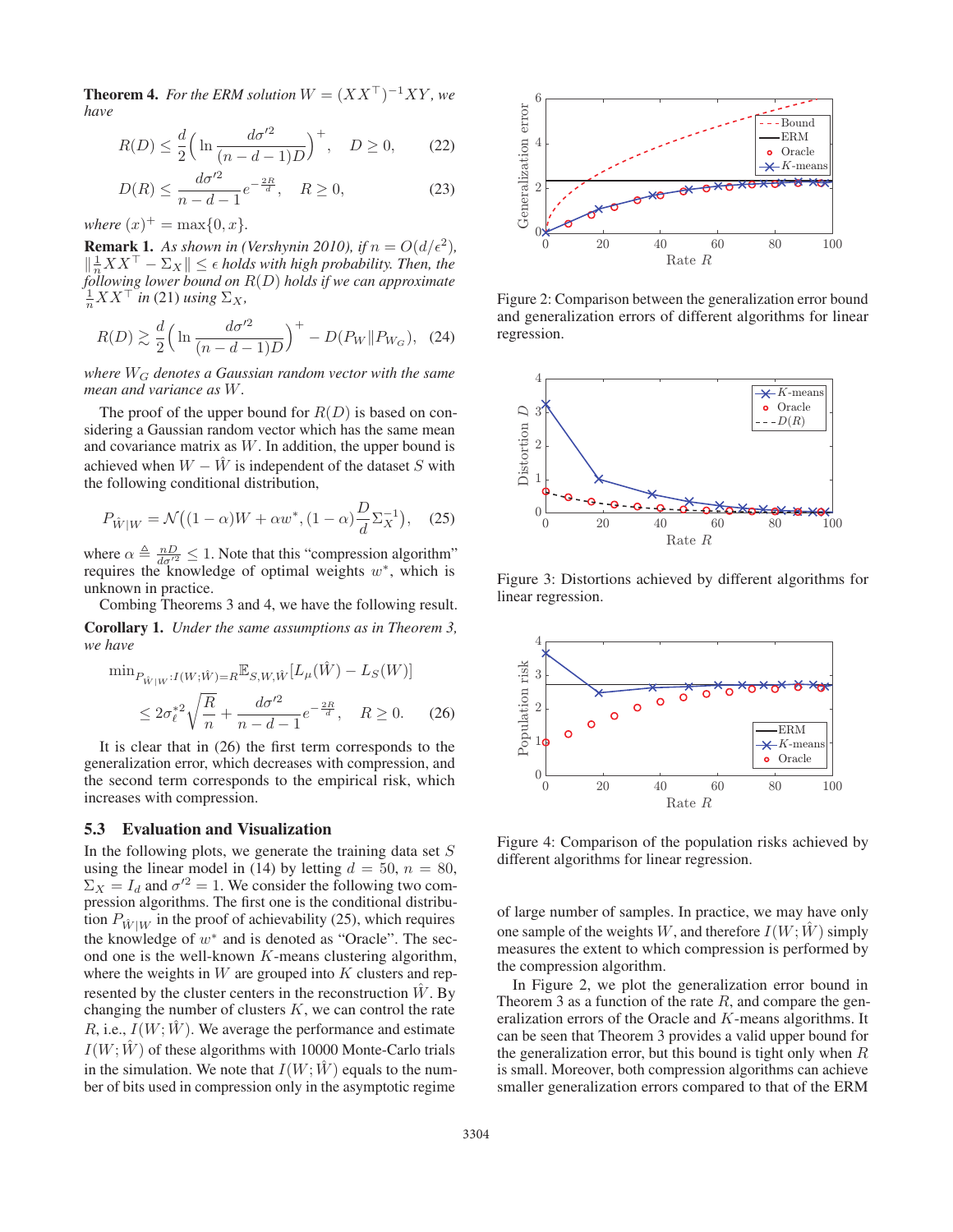solution W, which validates the result in Theorem 1.

Figure 3 plots the upper bound on the distortion-rate function in Theorem 4 and the distortions achieved by the Oracle and K-means algorithms. The distortion of the Oracle decreases as we increase the rate R, and matches the  $D(R)$ function well. However, there is a large gap between the distortion achieved by K-means algorithms and  $D(R)$ . One possible explanation is that since  $w^*$  is unknown, it is impossible for the K-means algorithm to learn the optimal cluster center with only one sample of  $W$ . Even if we view  $W^{(j)}$ ,  $j = 1, \dots, d$  as i.i.d. samples from the same distribu-<br>tion there is still a gap between the distortion achieved by the tion, there is still a gap between the distortion achieved by the K-means algorithm and the optimal quantization as studied in (Linder, Lugosi, and Zeger 1994).

We plot the population risks of the ERM solution  $W$ , the Oracle and K-means algorithms in Figure 4. It is not surprising that the Oracle algorithm achieves a small population risk, since  $\hat{W}$  is a function of  $w^*$  and  $\hat{W} = w^*$  when  $R = 0$ . However, it can be seen that the  $K$ -means algorithm achieves a smaller population risk than the original model  $W$ , since the decrease in generalization error exceeds the increase in empirical risk, when we use fewer clusters in the  $K$ -means algorithm, i.e. a smaller rate  $R$ . We note that the minimal population risk is achieved when  $K = 2$ , since we initialize  $w^*$  so that  $w^{*(i)}$ ,  $1 \le i \le d$ , can be well approximated by two cluster centers two cluster centers.

## 6 Quantization Algorithm Minimizing  $\mathcal{L}_{S,W}$

In this section, we propose an improvement of the Hessianweighted (HW) K-means clustering algorithm (Choi, El-Khamy, and Lee 2016) for model compression by regularizing the distance between the cluster centers, which minimizes the upper bound  $\mathcal{L}_{S,W}(P_{\hat{W}|W})$ , as suggested by our theoretical results.

The goal of HW K-means is to minimize the distortion on the empirical risk  $d_S(\hat{W}, W)$ , which has the following Taylor series approximation:

$$
d_S(\hat{W}, W)
$$
  
\n
$$
\approx (\hat{W} - W)^T \nabla L_S(W) + \frac{1}{2} (\hat{W} - W)^T H_S(W) (\hat{W} - W),
$$

where  $H<sub>S</sub>(W)$  is the Hessian matrix. Assuming that W is a local minimum of  $L_S(W)$  and  $\nabla L_S(W) \approx 0$ , the first term can be ignored. Furthermore, the Hessian matrix  $H<sub>S</sub>(W)$ can be approximated by a diagonal matrix, which further simplifies the objective to  $d_S(\widetilde{W}, W) \approx \sum_{j=1}^d h^{(j)}(W^{(j)} - \widetilde{W}^{(j)})^2$  $(\hat{W}^{(j)})^2$ , where  $h^{(j)}$  is the *j*-th diagonal element of the Hessian matrix.

Given network parameters  $w = \{w^{(1)}, \dots, w^{(d)}\}$ , the W K-means clustering algorithm (Choi El-Khamy and HW K-means clustering algorithm (Choi, El-Khamy, and Lee 2016) partitions them into  $K$  disjoint clusters, using a set of cluster centers  $c = \{c^{(1)}, \dots, c^{(K)}\}$ , and a cluster assignment  $C = \{C^{(1)}, \dots, C^{(K)}\}$ , while solving the following ment  $C = \{C^{(1)}, \cdots, C^{(K)}\}$ , while solving the following<br>optimization problem: optimization problem:

$$
\min \sum_{k=1}^{K} \sum_{w^{(j)} \in C^{(k)}} h^{(j)} |w^{(j)} - c^{(k)}|^2.
$$
 (27)

In contrast to HW K-means which only cares about empirical risk, our goal is to obtain as small a population risk as possible by minimizing the upper bound

$$
\mathcal{L}_{S,W}(P_{\hat{W}|W}) = \sqrt{\frac{2\sigma^2}{n}I(W; \hat{W})} + \mathbb{E}[d_S(\hat{W}, W)].
$$
 (28)

Here, we fix the number of clusters K so that  $I(W; \hat{W}) \leq$  $\log_2 K$ , and we want to minimize  $\mathcal{L}_{S,W}(P_{\hat{W}|W})$  by carefully designing the reconstructed weights, i.e., by choosing cluster centers  $\{c^{(1)}, \cdots, c^{(K)}\}$ . Then, minimizing the sub-Gaussian parameter  $\sigma$  is one way to control the generalization error of the compression algorithm. Recall that in Theorem 3, we have

$$
\text{gen}(\mu, P_{\hat{W}|S}) \le 2\big(C(w^*)\|\Sigma_X\| + \sigma'^2\big)\sqrt{\frac{I(W; \hat{W})}{n}},\tag{29}
$$

where the sub-Gaussian parameter is related to  $C(w^*)$  =  $\sup_{\hat{w}\in\hat{\mathcal{W}}} \|\hat{w}-w^*\|_2^2$  in linear regression. Note that this quantity can be interpreted as the diameter of the set W. Since the tity can be interpreted as the diameter of the set  $W$ . Since the ground truth  $w^*$  is unknown in practice, we then propose the following diameter regularization by approximating  $C(w^*)$ in (29) by

$$
\beta \max_{k_1, k_2} |c^{(k_1)} - c^{(k_2)}|^2, \beta \ge 0,
$$
\n(30)

where  $\beta$  is a parameter controls the penalty term, and can be selected by cross validation in practice. Our diameterregularized Hessian-weighted (DRHW) K-means algorithm solves the following optimization problem:

$$
\min \sum_{k=1}^{K} \sum_{w^{(j)} \in C^{(k)}} h^{(j)} |w^{(j)} - c^{(k)}|^2 + \beta \max_{k_1, k_2} |c^{(k_1)} - c^{(k_2)}|^2.
$$
\n(31)

 $\overline{V}$ 

An iterative algorithm to solve this optimization problem is provided in (Bu et al. 2019).

### 7 Experiments

In this section, we provide some real-world experiments to validate our theoretical assertions and the DRHW K-means algorithm.2 Our experiments include compression of: (i) a three-layer fully connected network on MNIST; and (ii) a convolutional neural network with five conv layers and three linear layers on CIFAR10. $3$ 

In Theorem 1, an upper bound on the *expected* generalization error is provided, and therefore we independently train 50 different models (with the same structure but different parameter initializations), and average the results. We use 10% of the training data to train the model for MNIST, and use 20% of the training data to train the model for CIFAR10. For each experiment, we use the same number of clusters for each convolutional layer and fully connected layer.

In Figures 5 and 6, we compare DRHW  $K$ -means with HW K-means for different compression ratios on the MNIST

<sup>&</sup>lt;sup>2</sup>All the codes of our experiments are available at the following link https://github.com/wgao9/weight-quant.

<sup>&</sup>lt;sup>3</sup>We downloaded the pre-trained model in PyTorch from https://github.com/aaron-xichen/pytorch-playground.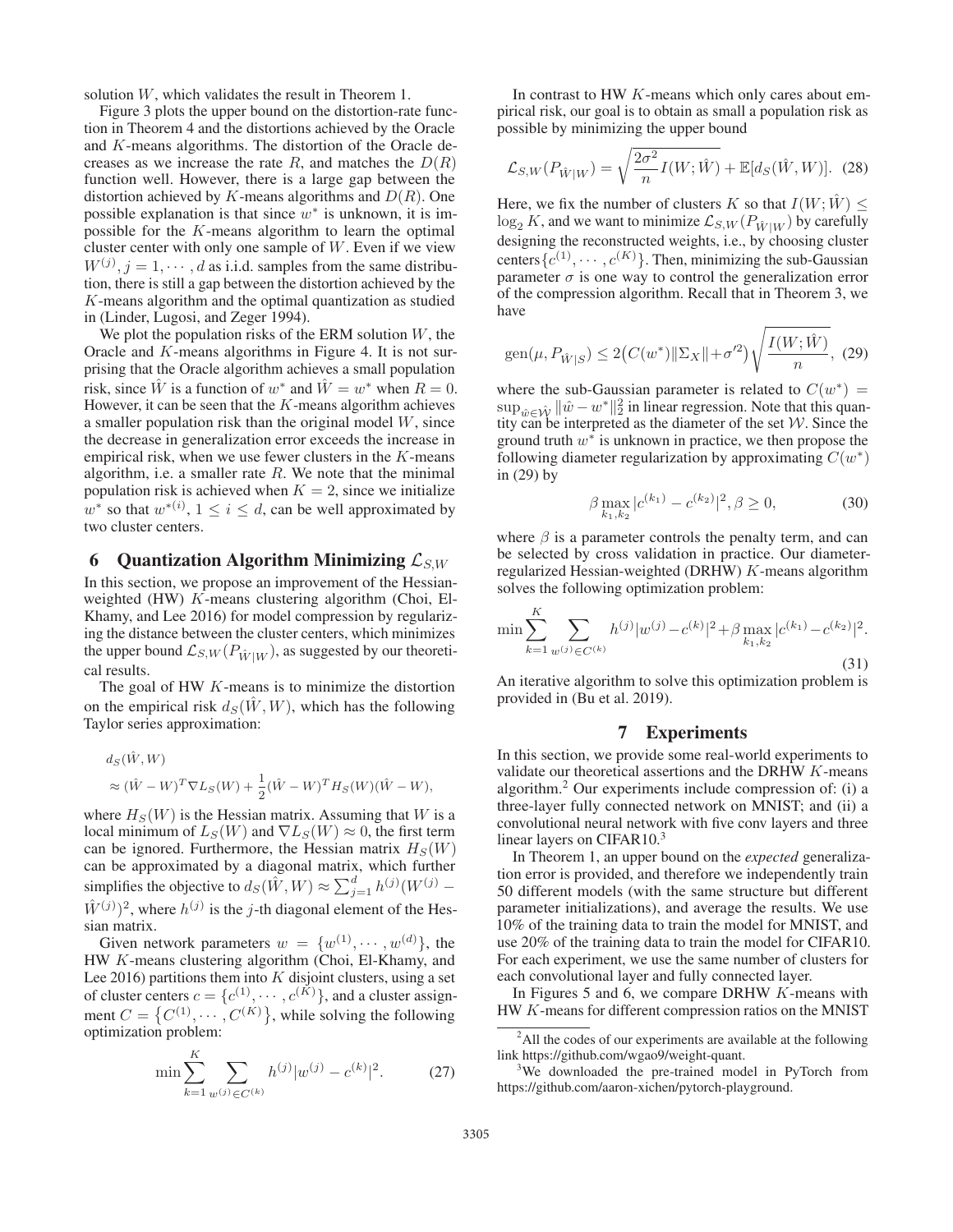

Figure 5: Comparison between the diameter regularized Hessian weighted K-means algorithm ( $\beta = 50$ ) and the original one ( $\beta = 0$ ) on MNIST. Top: empirical risks. Bottom: population risks and generalization errors.

and CIFAR10 datasets. Both figures demonstrate that the proposed quantization algorithm increases the empirical risk, but decreases the generalization error, and the net effect is that the proposed algorithm has a smaller population risk than the original model. More importantly, DRHW  $K$ -means algorithm has a better population risk than the HW  $K$ -means algorithm.

In Figure 7, we study how  $\beta$  affects the performance of our diameter-regularized Hessian-weighted K-means algorithm. It can be seen that as  $\beta$  increases, the generalization error decreases and distortion in empirical risk increases, which validates the idea that this proposed diameter regularizer can be used to reduce the generalization error. The value of  $\beta$ that results in the best population risk can be chosen via cross-validation in practice.

## 8 Conclusion

In this paper, we have provided an information-theoretical understanding of how model compression affects the population risk of a compressed model. We have shown that compression controls the tradeoff between generalization error and empirical risk. Our theoretical studies convey an important message for designing practical model compression algorithms, which is that we should consider the increase in empirical risk and the decrease in generalization error jointly, so as to achieve a smaller population risk.



Figure 6: Comparison between the diameter regularized Hessian weighted K-means algorithm ( $\beta = 25$ ) and the original one ( $\beta = 0$ ) on CIFAR10. Top: empirical risks. Bottom: population risks and generalization errors.



Figure 7: Diameter-regularized Hessian-weighted K-means with different  $\beta$  on the MNIST dataset with  $K = 7$ .

## 9 Acknowledgments

This work was supported by Army Research Laboratory under Cooperative Agreement W911NF-17-2-0196 (IoBT), through the University of Illinois at Urbana-Champaign.

#### References

Bu, Y.; Gao, W.; Zou, S.; and Veeravalli, V. V. 2019. Information-theoretic understanding of population risk im